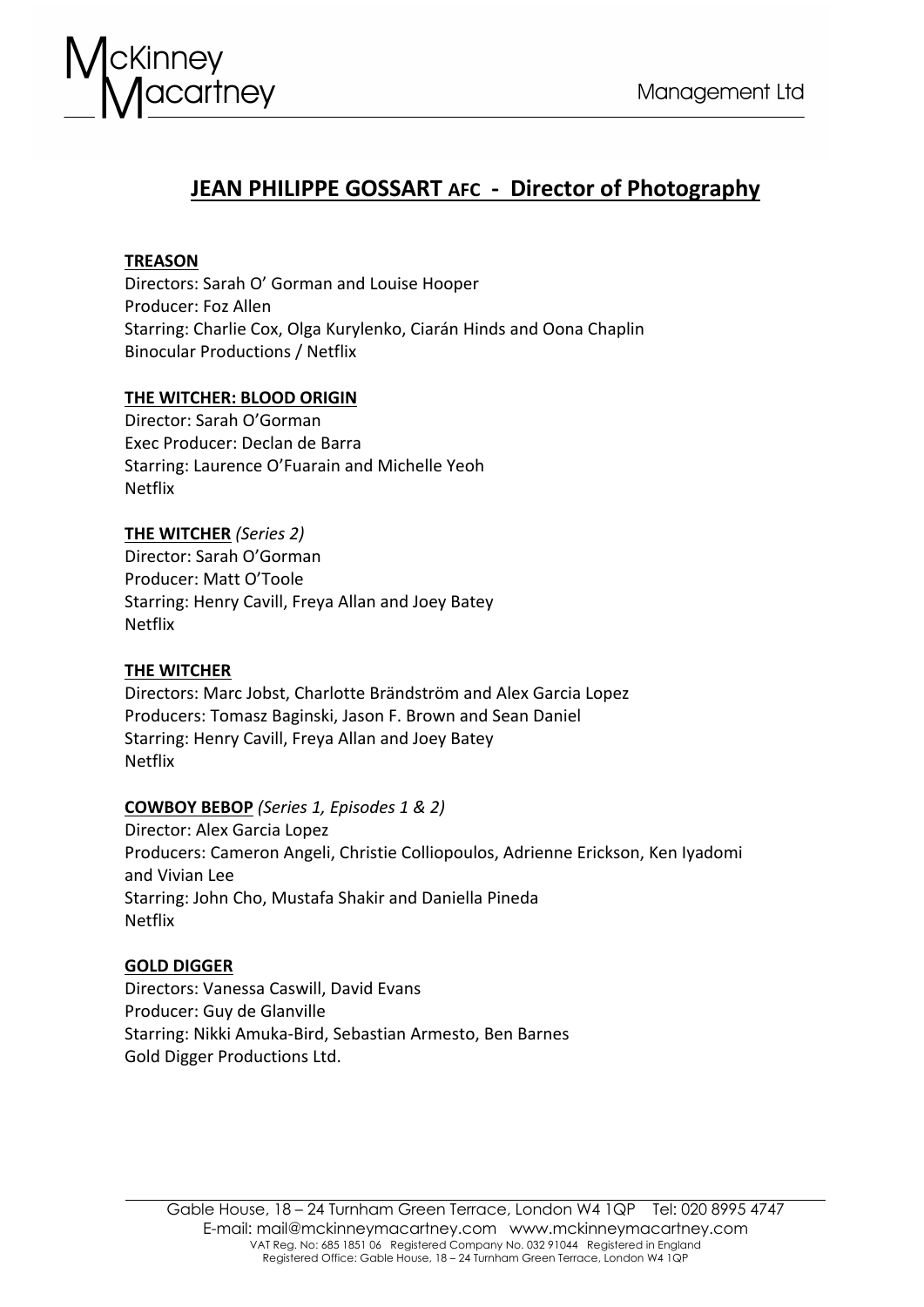#### **INTO THE BADLANDS**

Director: Toa Fraser Producers: James Flynn and Morgan O'Sullivan Starring: Daniel Wu, Orla Brady, Aramis Knight and Madeleine Mantock Millar Gough Ink / AMC Studios / Double Feature Films

# **FANTASTIC BEASTS AND WHERE TO FIND THEM 2** *(2nd unit – whole film)*

Director: David Yates Producers: David Heyman, Steve Kloves, J.K. Rowling and Lionel Wigram Starring: Eddie Redmayne, Johnny Depp, Zoë Kravitz, Jude Law, Alison Sudol Dan Fogler, Ezra Miller and Katherine Waterston Warner Bros.

# **JUSTICE LEAGUE PART TWO** *(Additional photography)*

Director: Zack Snyder Producer: Deborah Snyder Starring: Ben Affleck, Henry Cavill and Gal Gadot Warner Bros. / DC Entertainment

#### **STRIKE BACK 6**

Director: Michael J. Bassett Producer: Nuala O'Leary Starring: Warren Brown, Daniel MacPherson, Natalie Roberts and Gracie Novin Left Bank Pictures for Sky & HBO

# **PADDINGTON 2** *(Additional photography)*

Director: Paul King Producer: David Heyman Starring: Ben Whishaw, Hugh Bonneville, Sally Hawkins, Hugh Grant Brendan Gleeson, Jim Broadbent and Julie Walter Heyday Films / StudioCanal / The Weinstein Company

### **BRITANNIA**

Director: Christoph Schrewe Producers: Rick McCallum Starring: Kelly Reilly, David Morrissey and Julian Rhind-Tutt Vertigo Films / Neal Street Productions / Film United

# **JUSTICE LEAGUE** *(2nd Unit – whole film)*

Director: Zack Snyder Producers: Geoff Johns, Dan Lin, George Miller, Doug Mitchell, Barrie M. Osborne, Charles Roven & Deborah Snyder Starring: Ben Affleck, Henry Cavill, Jesse Eisenberg, Gal Gadot, Jason Momoa Amy Adams, J.K. Simmons, Willem Dafoe and Jeremy Irons Warner Bros. / DC Entertainment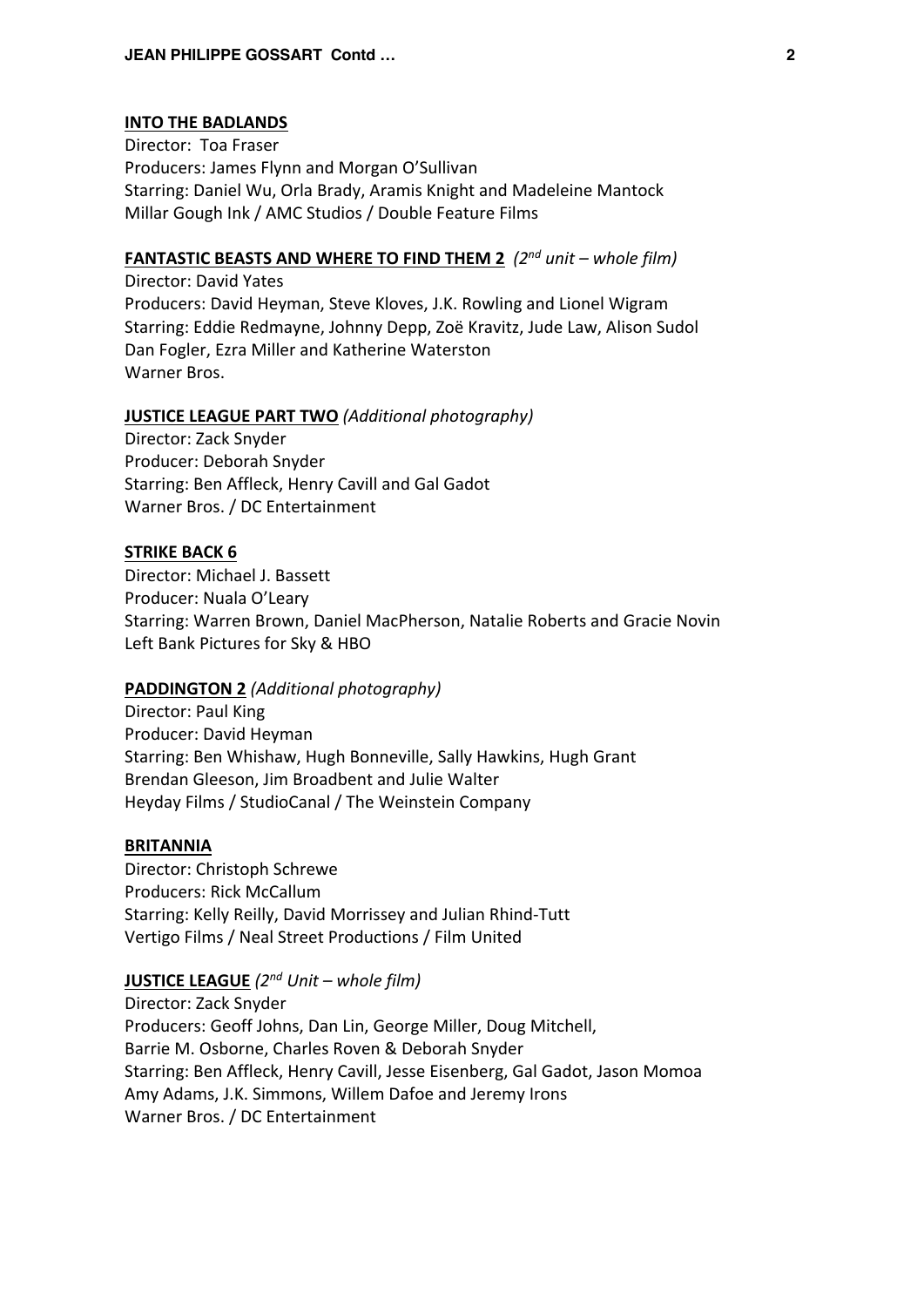### **JEAN PHILIPPE GOSSART Contd … 3**

# **STAR WARS: EPISODE VIII** *(Splinter Unit – Croatia, Ireland & Iceland)*

Director: Rian Johnson Producers: Ram Bergman and Kathleen Kennedy Starring: Adam Driver, Daisy Ridley, John Boyega, Mark Hammill and Carrie Fisher Warner Bros.

# **FANTASTIC BEASTS AND WHERE TO FIND THEM** *(2nd unit – whole film)*

Director: David Yates Producers: Neil Blair, David Heyman, Steve Kloves, J.K. Rowling and Lionel Wigram Starring: Eddie Redmayne, Dan Fogler, Ezra Miller and Katherine Waterston Warner Bros.

# **THE HALCYON**

Directors: Stephen Woolfenden Producer: Chris Croucher Starring: Steven Mackintosh, Olivia Williams and Kara Tointon Left Bank Pictures

# **BEOWULF**

Director: Stephen Woolfenden Producer: Stephen Smallwood Starring: Kieran Bew, William Hurt and Joanne Whalley ITV

### **DOCTOR FOSTER**

Director: Tom Vaughan Producer: Grainne Marmion Starring: Suranne Jones and Bertie Carvel Drama Republic

# **THE LEGEND OF TARZAN** *(2nd unit – whole film)*

Director: David Yates Producers: David Barron, Mike Richardson, Alan Riche, Jerry Weintraub and David Yates Starring: Alexander Skarsgård, Margot Robbie, Samuel L. Jackson Christoph Waltz and Djimon Hounsou Warner Bros.

# **PADDINGTON** *(additional photography - main unit & 2nd unit)*

Director: Paul King Producer: David Heyman Starring: Ben Whishaw, Nicole Kidman, Sally Hawkins, Peter Capaldi Julie Walters, Jim Broadbent, Hugh Bonneville and Matt Lucas StudioCanal / Heyday Films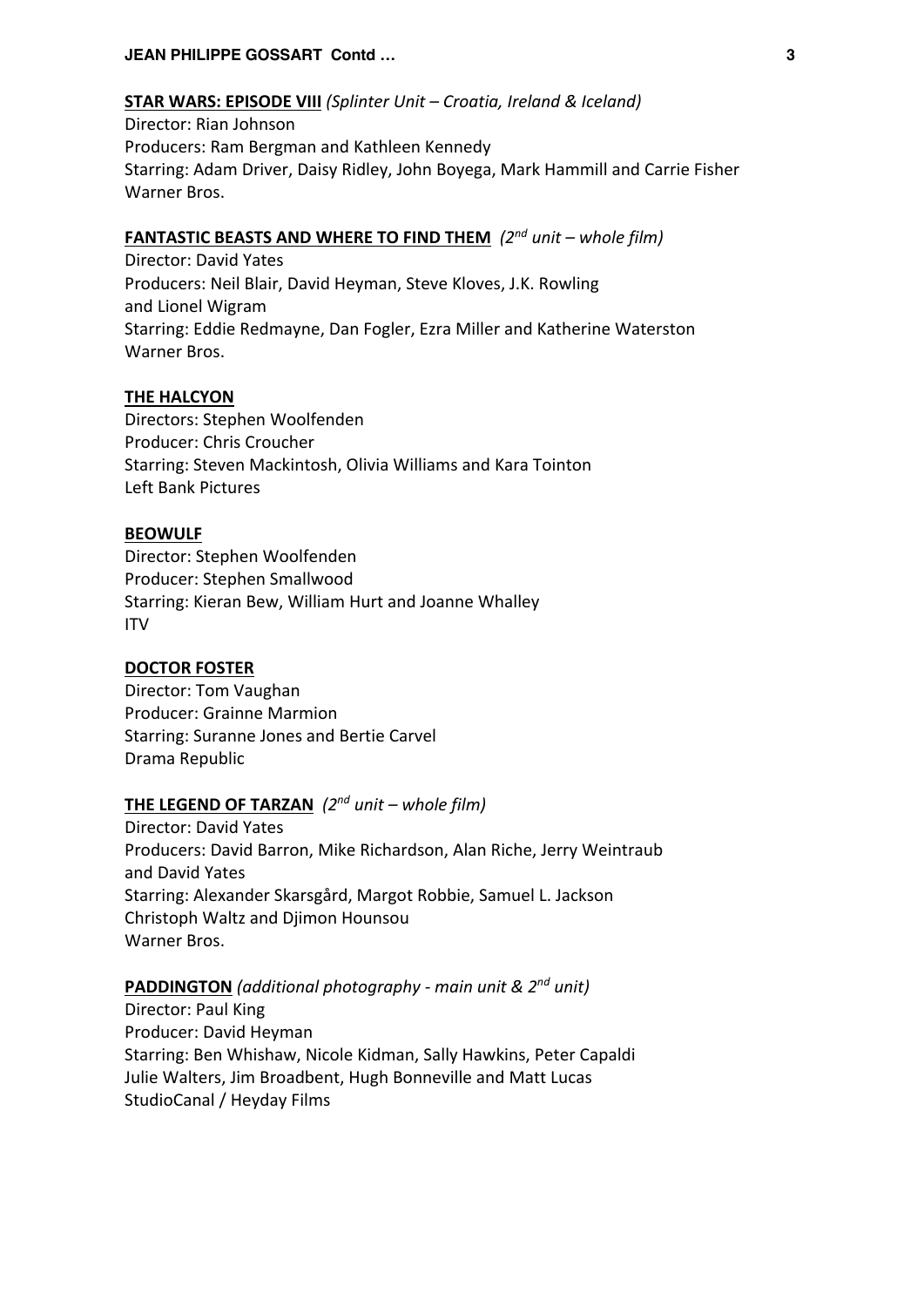#### **SHETLAND**

Director: John McKay Producer: Peter Gallagher Starring: Douglas Henshall ITV

# **THE THIRTEENTH TALE**

Director: James Kent Producers: David Heyman, Norma Heyman and Rosie Alison Starring: Vanessa Redgrave, Sophie Turner and Robert Pugh Heyday Films

### **STRIKE BACK 4**

Directors: Julian Holmes and Stephen Woolfenden Producers: Chris Thompson and Michael Case Starring: Sullivan Stapleton and Philip Winchester Left Bank Pictures for Sky & HBO

**VERA** *(Series 3)* Director: Paul Cotter Producer: Margaret Mitchell Starring: Brenda Blethyn, David Leon and Paul Ritter ITV

# **THE WHITE QUEEN**

Director: James Kent Producer: Gina Cronk Starring: Janet McTeer, Max Irons, James Frain, Eleanor Tomlinson, David Oakes and Aneurin Barnard Company Pictures **Emmy award nomination 2014 – Outstanding Miniseries**

#### **STRIKE BACK 3**

Director: Michael J. Bassett and Paul Wilmshurst Producer: Trevor Hopkins Starring: Sullivan Stapleton and Philip Winchester Left Bank Pictures for Sky and HBO

### **SINBAD**

Directors: Marisol Adler and Michael Offer Producers: Andrew Wood and Grainne Marmion Starring: Elliot Knight, Naveen Andrews, Sophie Okonedo and Timothy Spall Impossible Pictures

**VERA** *(Series 2)* Directors: Paul Whittington and Julian Holmes Producer: Elaine Collins Starring: Brenda Blethyn, David Leon, Paul Ritter and Jon Morrison ITV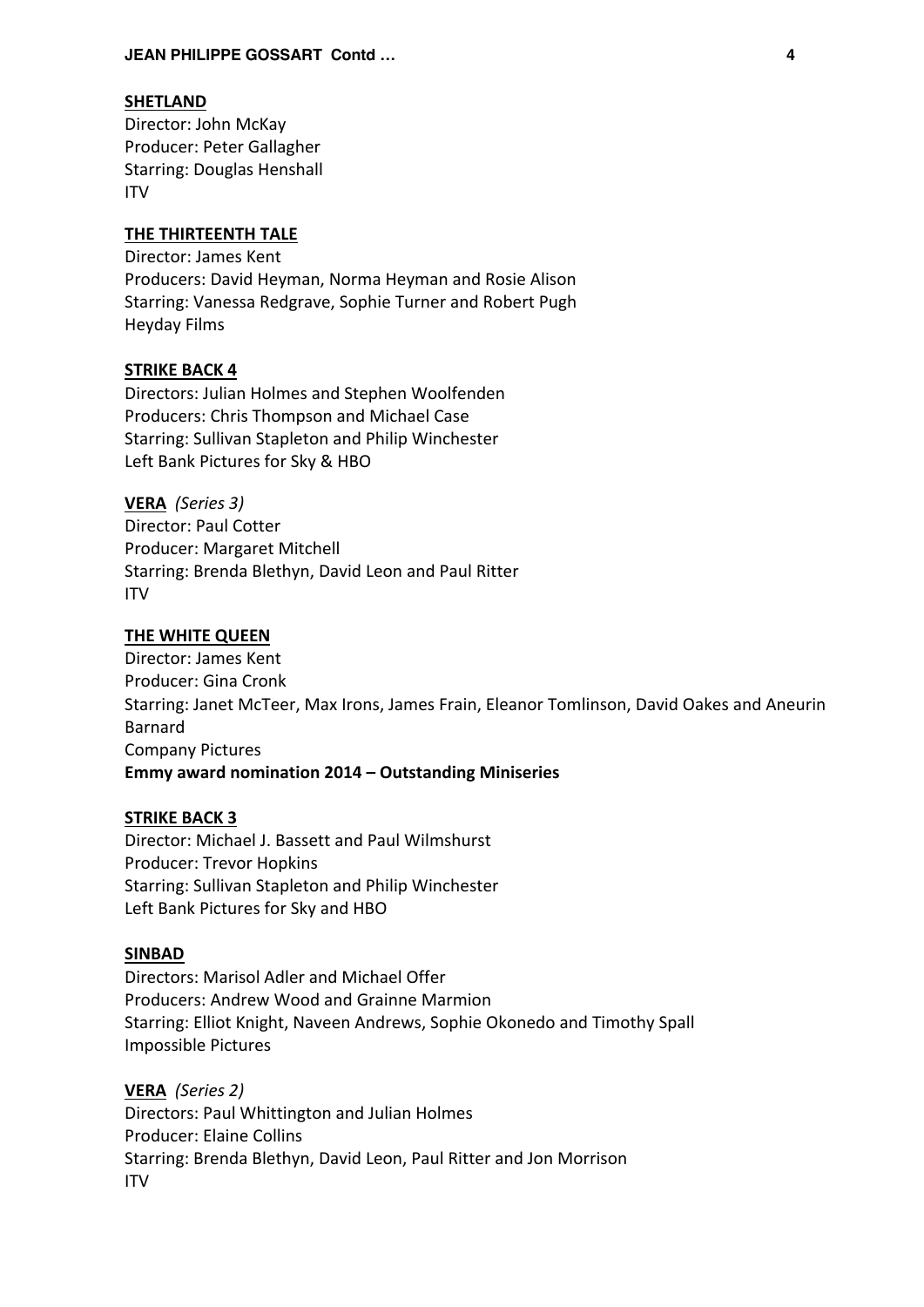### **JEAN PHILIPPE GOSSART Contd … 5**

### **SHAMELESS**

Director: Gordon Anderson Producer: Lawrence Till Starring: David Threlfall, Rebecca Atkinson and Alice Barry Company Pictures

# **INSPECTOR GEORGE GENTLY: GENTLY UPSIDE DOWN**

Director: Nicholas Renton Producer: Caroline Levy Starring: Martin Shaw, Neil Morrissey, Vincent Regan and Kate Bracken Company Pictures

# **LAW AND ORDER UK** *(Series 3)*

Director: Mark Everest, Andy Goddard and Marisol Adler Producer: Richard Stokes Starring: Bradley Walsh, Jamie Bamber, Harriet Walter, Ben Daniels and Freema Agyeman Wolf Films

# **COMBAT KIDS**

Director: Paul Wilmshurst Producer: Colette Chard and Paul Wilmhurst. Starring: Charlie Hiscock, Lily Loveless and Nick Blood Lime Pictures **Bafta Nomination 2011 – Best Children's Drama.**

# **BEING HUMAN** *(Prequel – Series 2)*

Director: Paul Cotter Producer: Matthew Bouch Starring: Lenora Crichlow, Russell Tovey and Aiden Turner Touchpaper Television

# **IN YOUR DREAMS**

Director: Gary Sinyor Producer: Gary Sinyor and Jonathan Weissler Starring: Dexter Fletcher, Elize du Toit, Parminder Nagra and Linda Hamilton Magnet Films

# **BLUE SCREAMING MURDER**

Director: Colin Bishop Producer: Colin Bishop Starring: Gordon Sterne, Haidee Augusta, James Hope and Jo Price Chandelier Motion Pictures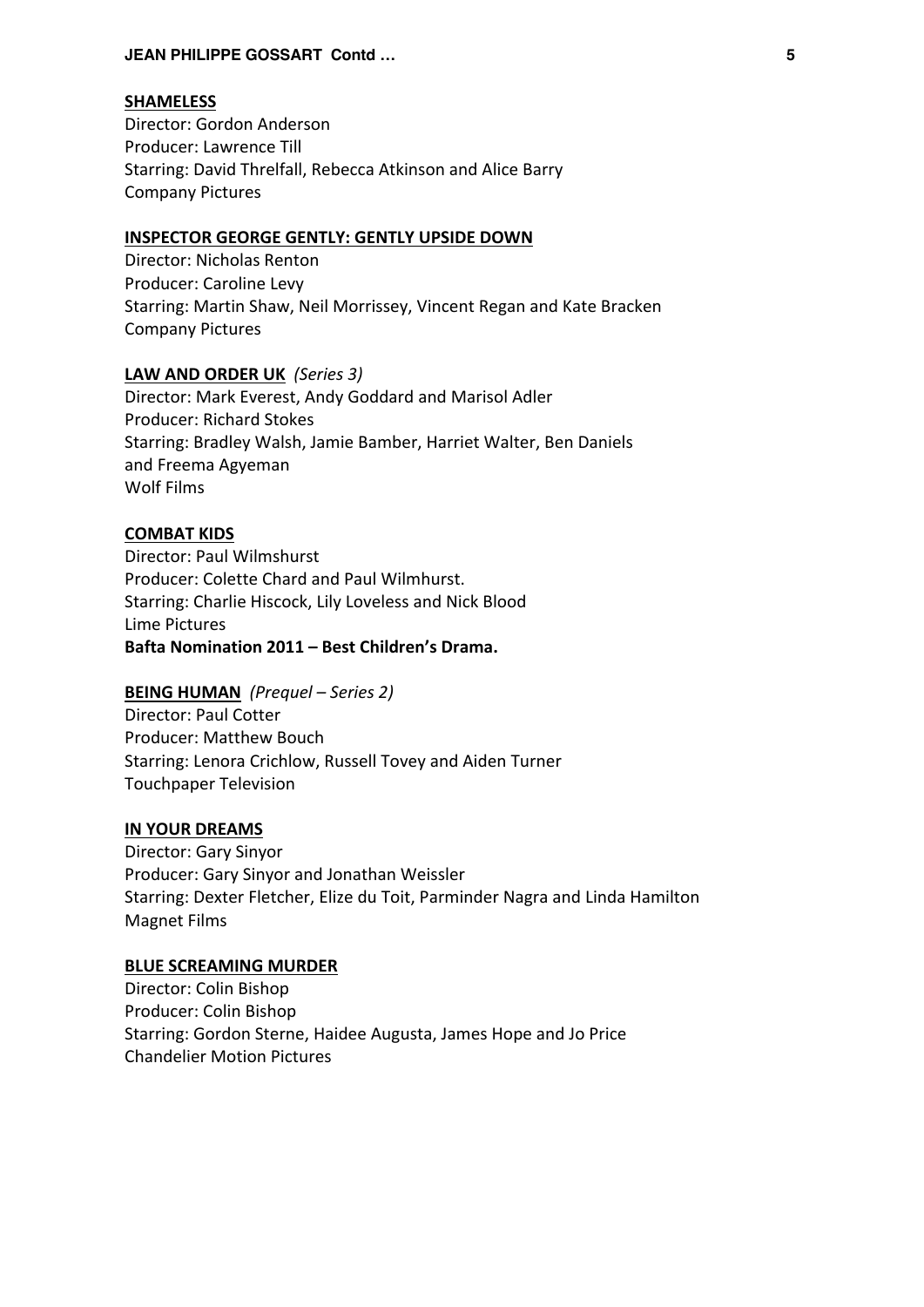#### **JEAN PHILIPPE GOSSART Contd … 6**

# **2nd UNIT**

**LAW AND ORDER UK** *(Series 2)* Director: Julian Holmes Producer: Richard Stokes Starring: Bradley Walsh, Jamie Bamber, Harriet Walter, Ben Daniels and Freema Agyeman Wolf Films

# **THE CHILDREN**

Director: David Evans Producer: Tim Whitby Starring: Lesley Sharp, Kevin Whately Tightrope Pictures

#### **RE-UNITING THE RUBINS**

Director: Yoav Factor Producer: Yoav Factor and Jonathan Weissler Starring: Rhona Mitra, Timothy Spall, James Callis and Blake Harrison Factor Films

### **SHORT FILMS**

#### **THE BERLIN WALL**

Director: Paul Cotter Producer: Frank Kaminski, Miriam Klein and Ulrich Stiehm Starring: Joost Siedhoff, Fritz Roth and Dominik Bender Kaminski.Stiehm.Film GmbH **Short Film Jury Prize Winner - Hong Kong International Film Festival. Berlin Today Award Nomination – Berlinale**

### **ROAD TO DAMASCUS**

Director: Trudy Sargent Producer: Trudy Sargent Starring: Nick Moran and Anne Wittman Red Pictures

# **ODD SHOE**

Director: Paul Cotter Producer: Lou Spain Starring: Joe Mead, Paige Lees and Bradley Bennett Whistling Thorn Films

# **HEART TO HEART**

Director: Vera Solvadottir Producer: Vera Solvadottir Starring: Damon Younger